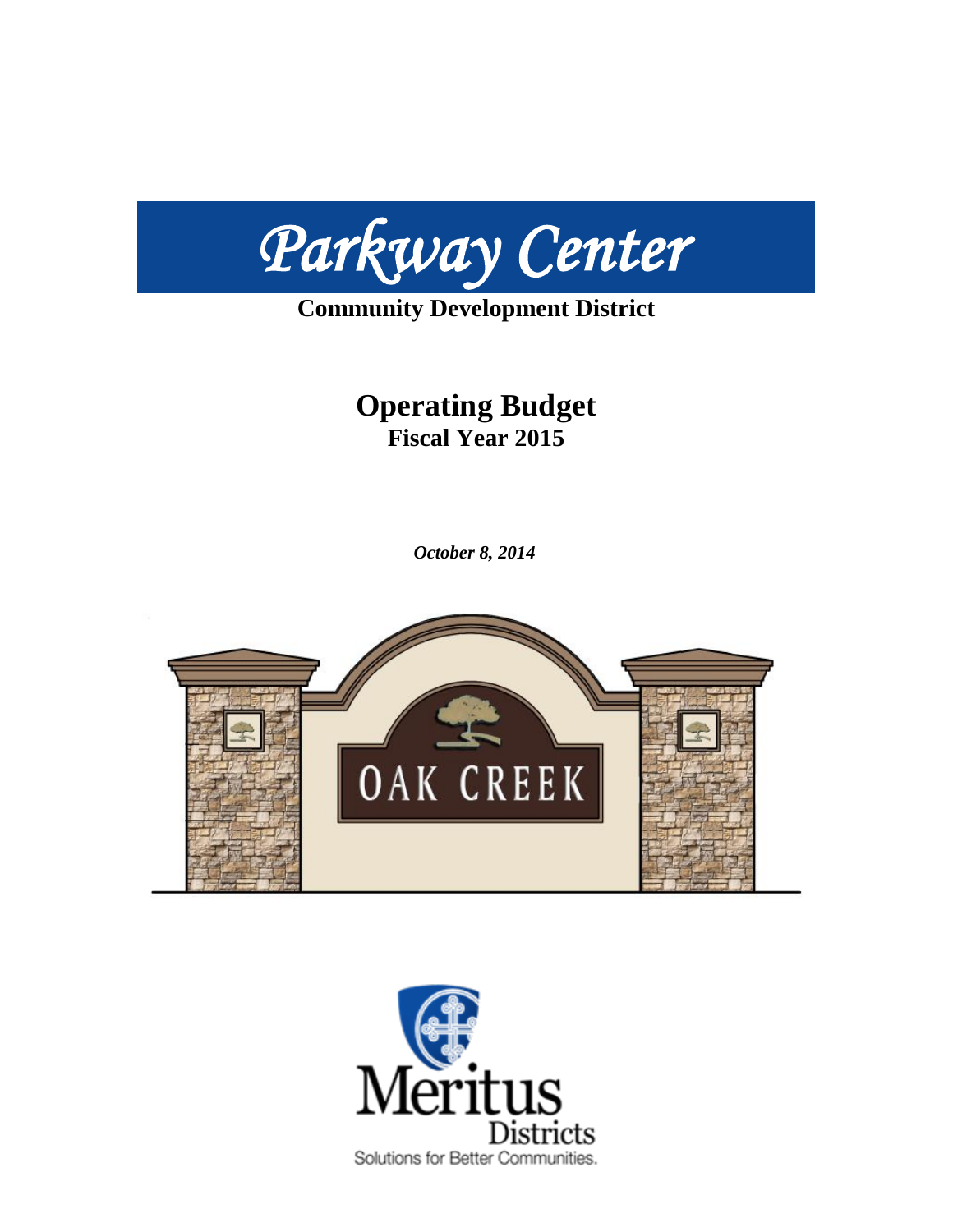## **Operating Budget Fiscal Year 2015**

## **Table of Contents**

| <b>Section 1:</b> | Budget Introduction                                                                                                                                                                                                            |                                              |
|-------------------|--------------------------------------------------------------------------------------------------------------------------------------------------------------------------------------------------------------------------------|----------------------------------------------|
| <b>Section 2:</b> | Derating Budget Fund Balance Projections (2014) Archives and Solomont Contract of Contract of Contract of Contract of Contract of Contract of Contract of Contract of Contract of Contract of Contract of Contract of Contract |                                              |
| <b>Section 3:</b> |                                                                                                                                                                                                                                |                                              |
| <b>Section 4:</b> | General Fund 001 Descriptions                                                                                                                                                                                                  |                                              |
| <b>Section 5:</b> | Debt Service Fund 200 - Series 2000A & 2004A                                                                                                                                                                                   |                                              |
| <b>Section 6:</b> |                                                                                                                                                                                                                                | Debt Service Fund 200 - Series 2000B & 2004B |
| <b>Section 7:</b> | <b>Schedule of Annual Assessments</b>                                                                                                                                                                                          |                                              |





.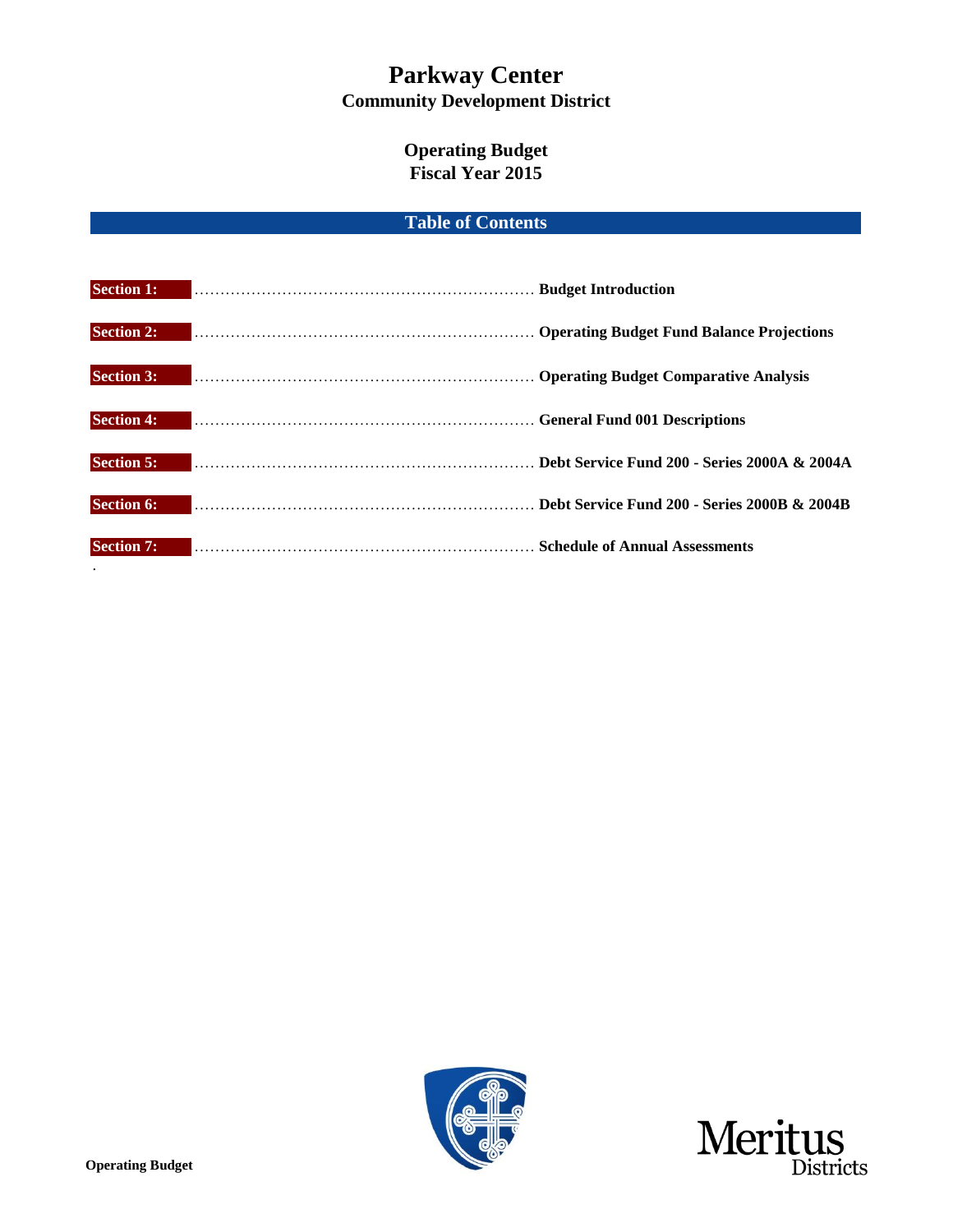## **Budget Introduction**

## **Fiscal Year 2015**

## **Background Information**

The Parkway Center Community Development District is a local special purpose government authorized by Chapter 190, Florida Statutes, as amended. The Community Development District (CDD) is an alternative method for planning, financing, acquiring, operating and maintaining community-wide infrastructure in master planned communities. The CDD also is a mechanism that provides a "solution" to the State's needs for delivery of capital infrastructure to service projected growth without overburdening other governments and their taxpayers. CDD's represent a major advancement in Florida's effort to manage its growth effectively and efficiently. This allows the community to set a higher standard for construction along with providing a long-term solution to the operation and maintenance of community facilities.

The following report represents the District budget for Fiscal Year 2015, which begins on October 1, 2014. The District budget is organized by fund to segregate financial resources and ensure that the segregated resources are used for their intended purpose, and the District has established the following funds.

| <b>Fund Number</b> | <b>Fund Name</b>  | <b>Services Provided</b>                                                                                                                                           |
|--------------------|-------------------|--------------------------------------------------------------------------------------------------------------------------------------------------------------------|
| 001                | General Fund      | Operations and Maintenance of<br><b>Community Facilities</b><br>Financed by Non-Ad Valorem<br>Assessments.                                                         |
| 200,               | Debt Service Fund | <b>Special Assessment Collections</b><br>for Debt Service on the Series<br>2004A/B and 2008<br>Special Assessment Revenue<br>and Revenue Refunding<br><b>Bonds</b> |

## **Facilities of the District**

The District's existing facilities include storm-water management (lake and water control structures), wetland preserve areas, street lighting, landscaping, entry signage, entry features, irrigation distribution facilities and other related public improvements.

## **Maintenance of the Facilities**

In order to maintain the facilities, the District conducts hearings to adopt an operating budget each year. This budget includes a detailed description of the maintenance program along with an estimate of the cost of the program. The funding of the maintenance budget is levied as a non-ad valorem assessment on your property by the District Board of Supervisors.



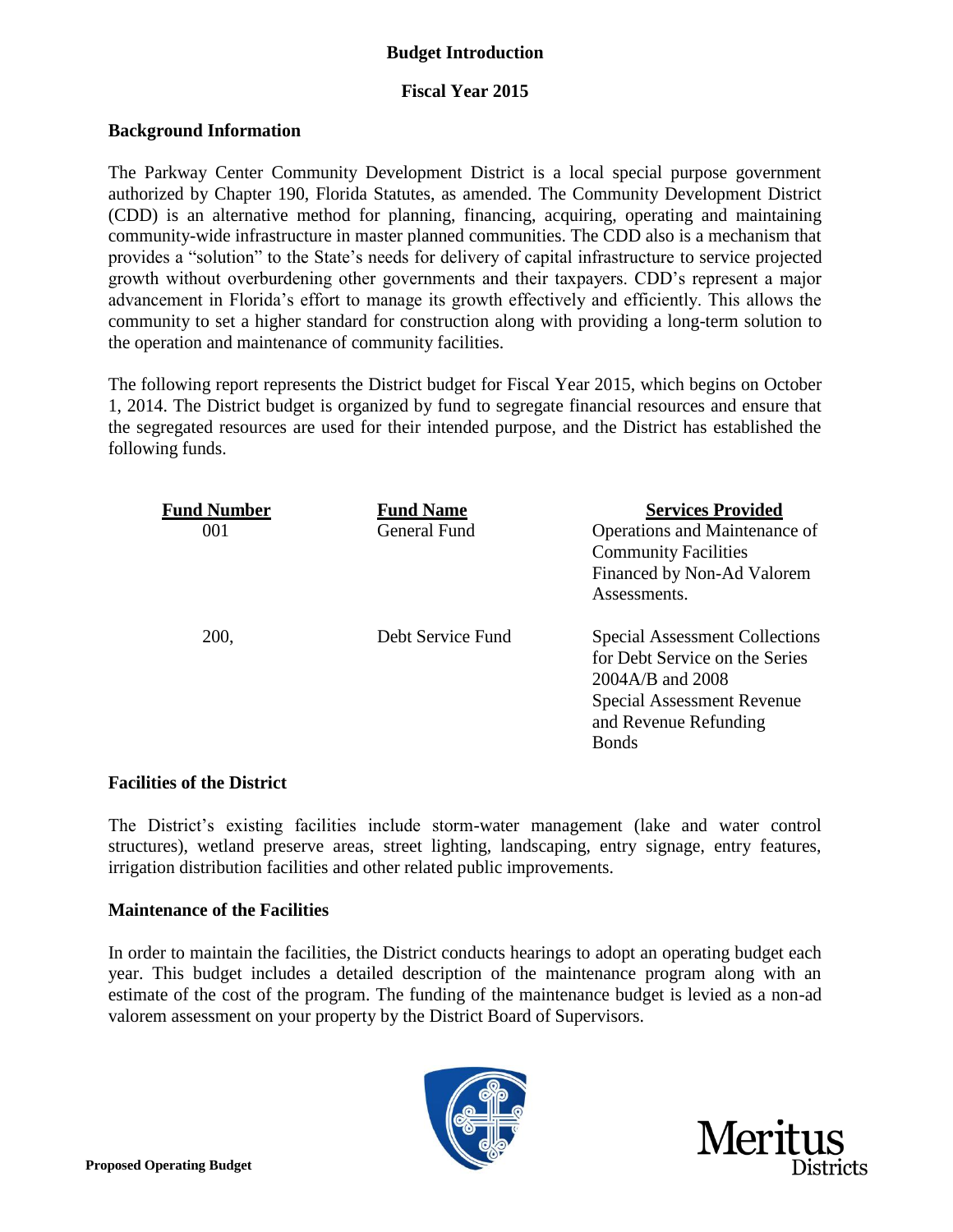#### **General Fund Fiscal Year 2015 Operating Budget Community Development District Parkway Center**

|                                                                                    |    | <b>Fiscal Year 2014</b><br><b>Final Annual</b><br><b>Budget</b> |              |                 |      | <b>Current Period</b><br><b>Actuals</b><br><b>Through</b><br>02/28/14 |              | Projected<br>Revenues &<br><b>Expenditures</b><br>$3/01/14$ to<br>09/30/14 |      | <b>Total Actuals</b><br>and Projections<br><b>Through</b><br>09/30/14 |                  | Over/(Under)<br><b>Budget Through</b><br>09/30/14 | <b>Fiscal Year 2015</b><br><b>Final Operating</b><br><b>Budget</b> |  | Increase /<br>(Decrease) from<br>FY 2014 to FY<br>2015 |  |
|------------------------------------------------------------------------------------|----|-----------------------------------------------------------------|--------------|-----------------|------|-----------------------------------------------------------------------|--------------|----------------------------------------------------------------------------|------|-----------------------------------------------------------------------|------------------|---------------------------------------------------|--------------------------------------------------------------------|--|--------------------------------------------------------|--|
| <b>REVENUES</b><br><b>Interest Earnings</b>                                        |    |                                                                 |              |                 |      |                                                                       |              |                                                                            |      |                                                                       |                  |                                                   |                                                                    |  |                                                        |  |
| <b>Interest Earnings</b>                                                           |    | 261                                                             |              |                 |      |                                                                       |              |                                                                            |      | (261)                                                                 | 261              |                                                   |                                                                    |  |                                                        |  |
| <b>Reserve Carryforward</b>                                                        |    |                                                                 |              |                 |      |                                                                       |              |                                                                            |      |                                                                       |                  |                                                   |                                                                    |  |                                                        |  |
| Reserve Carryforward                                                               |    |                                                                 |              |                 |      |                                                                       |              |                                                                            |      |                                                                       | 5,808            |                                                   | 5,808                                                              |  |                                                        |  |
| <b>Special Assessments</b>                                                         |    |                                                                 |              |                 |      |                                                                       |              |                                                                            |      |                                                                       |                  |                                                   |                                                                    |  |                                                        |  |
| Operations & Maintenance Assmts - Levied On Roll                                   | \$ | 540,847                                                         |              | 471,309         |      | 70,310                                                                |              | 541,619                                                                    |      | 772                                                                   | 540,847<br>\$    |                                                   |                                                                    |  |                                                        |  |
| <b>Total Revenues</b>                                                              |    | 541,108 \$                                                      |              | 471,309 \$      |      | 70,310 \$                                                             |              | 541,619 \$                                                                 |      | 511                                                                   | 546,916 \$       |                                                   | 5,808                                                              |  |                                                        |  |
| <b>EXPENDITURES</b><br>Legislative                                                 |    |                                                                 |              |                 |      |                                                                       |              |                                                                            |      |                                                                       |                  |                                                   |                                                                    |  |                                                        |  |
| <b>Supervisor Fees</b>                                                             |    | 12,000                                                          |              | 3,200           |      | 7,000                                                                 |              | 10,200                                                                     |      | (1,800)                                                               | 10,000           |                                                   | (2,000)                                                            |  |                                                        |  |
| <b>Total Legislative</b><br>Financial & Administrative                             |    | $12,000$ \$                                                     |              | $3,200$ \$      |      | 7,000 S                                                               |              | $10,200$ \$                                                                |      | (1,800)                                                               | 10,000<br>\$     | -\$                                               | (2,000)                                                            |  |                                                        |  |
| <b>District Manager</b>                                                            |    | 28,840                                                          |              | 12,017          |      | 16,823                                                                |              | 28,840                                                                     |      |                                                                       | 28,840           |                                                   |                                                                    |  |                                                        |  |
| Recording Secretary                                                                |    | 5,543                                                           |              | 2,310           |      | 3,233                                                                 |              | 5,543                                                                      |      |                                                                       | 5,543            |                                                   |                                                                    |  |                                                        |  |
| District Engineer<br>Disclosure Report                                             |    | 6,000<br>1,000                                                  |              | 2,579<br>1,000  |      | 3,500                                                                 |              | 6,079<br>1,000                                                             |      | 79                                                                    | 6,000<br>1,000   |                                                   |                                                                    |  |                                                        |  |
| <b>Trustees Fees</b>                                                               |    | 7,000                                                           |              | 6,949           |      | 1,400                                                                 |              | 8,349                                                                      |      | 1,349                                                                 | 9,881            |                                                   | 2,881                                                              |  |                                                        |  |
| <b>Auditing Services</b>                                                           |    | 4,500                                                           |              | 4,200           |      | 3,400                                                                 |              | 7,600                                                                      |      | 3,100                                                                 | 7,600            |                                                   | 3,100                                                              |  |                                                        |  |
| Arbitrage Rebate Calculation                                                       |    | 650<br>26,677                                                   |              | 11,115          |      | 500                                                                   |              | 500                                                                        |      | (150)                                                                 | 1,300<br>26,677  |                                                   | 650                                                                |  |                                                        |  |
| <b>Financial Services</b><br>Postage, Phone, Faxes, Copies                         |    | 600                                                             |              | 96              |      | 15,562<br>140                                                         |              | 26,677<br>236                                                              |      | (364)                                                                 | 600              |                                                   |                                                                    |  |                                                        |  |
| Digital Meeting Media                                                              |    | 1,500                                                           |              |                 |      | 500                                                                   |              | 500                                                                        |      | (1,000)                                                               | 1,500            |                                                   |                                                                    |  |                                                        |  |
| Public Officials Insurance                                                         |    | 2,000                                                           |              | 1,653           |      | 1,000                                                                 |              | 2,653                                                                      |      | 653                                                                   | 2,000            |                                                   |                                                                    |  |                                                        |  |
| Legal Advertising<br><b>Bank Fees</b>                                              |    | 550<br>186                                                      |              | 119<br>119      |      | 450<br>140                                                            |              | 569<br>259                                                                 |      | 19<br>73                                                              | 550<br>186       |                                                   |                                                                    |  |                                                        |  |
| Dues, Licenses & Fees                                                              |    | 200                                                             |              | 175             |      |                                                                       |              | 175                                                                        |      | (25)                                                                  | 200              |                                                   |                                                                    |  |                                                        |  |
| Miscellaneous Fees                                                                 |    | 500                                                             |              |                 |      | 150                                                                   |              | 150                                                                        |      | (350)                                                                 | 500              |                                                   |                                                                    |  |                                                        |  |
| <b>Investment Reporting Fees</b><br>Office Supplies                                |    | 2,000<br>200                                                    |              | 917<br>245      |      | 1,283<br>100                                                          |              | 2,200<br>345                                                               |      | 200<br>145                                                            | 2,000<br>200     |                                                   |                                                                    |  |                                                        |  |
| <b>Technology Services</b>                                                         |    | 4,000                                                           |              | 1,669           |      | 2,317                                                                 |              | 3,986                                                                      |      | (14)                                                                  | 4,000            |                                                   |                                                                    |  |                                                        |  |
| Website Administration                                                             |    | 2,500                                                           |              | 444             |      | 750                                                                   |              | 1,194                                                                      |      | (1,306)                                                               | 2,500            |                                                   |                                                                    |  |                                                        |  |
| Total Financial & Administrative                                                   | \$ | 94,446 \$                                                       |              | $45,605$ \$     |      | 51,248 \$                                                             |              | 96,854 \$                                                                  |      | 2,408                                                                 | \$<br>101,077    | -\$                                               | 6,631                                                              |  |                                                        |  |
| <b>Legal Counsel</b><br><b>District Counsel</b>                                    |    | 6,000                                                           |              | 2,841           |      | 8,453                                                                 |              | 11,294                                                                     |      | 5,294                                                                 | 10,000           |                                                   | 4,000                                                              |  |                                                        |  |
| <b>Total Legal Counsel</b>                                                         |    | 6,000S                                                          |              | $2,841$ \$      |      | $8,453$ \$                                                            |              | $11,294$ \$                                                                |      | 5,294                                                                 | \$<br>10,000     | -\$                                               | 4,000                                                              |  |                                                        |  |
| <b>Electric Utility Services</b>                                                   |    |                                                                 |              |                 |      |                                                                       |              |                                                                            |      |                                                                       |                  |                                                   |                                                                    |  |                                                        |  |
| Electric Utility Services - Other<br>Electric Utility Services - Street Lighting   |    | 9,500<br>85,000                                                 |              | 3,567<br>35,476 |      | 7,456<br>48,066                                                       |              | 11,023<br>83,542                                                           |      | 1,523<br>(1, 458)                                                     | 11,000<br>90,000 |                                                   | 1,500<br>5,000                                                     |  |                                                        |  |
| <b>Total Electric Utility Services</b>                                             | \$ | 94,500 \$                                                       |              | $39,043$ \$     |      | 55,522 \$                                                             |              | 94,565 \$                                                                  |      | 65                                                                    | $101,000$ \$     |                                                   | 6,500                                                              |  |                                                        |  |
| <b>Water-Sewer Combination Services</b>                                            |    |                                                                 |              |                 |      |                                                                       |              |                                                                            |      |                                                                       |                  |                                                   |                                                                    |  |                                                        |  |
| <b>Water Utility Services</b><br><b>Total Water-Sewer Combination Services</b>     | \$ |                                                                 | $\mathbf{s}$ |                 | \$   |                                                                       | $\mathbf{s}$ |                                                                            | \$   |                                                                       | \$               | \$                                                |                                                                    |  |                                                        |  |
| <b>Other Physical Environment</b>                                                  |    |                                                                 |              |                 |      |                                                                       |              |                                                                            |      |                                                                       |                  |                                                   |                                                                    |  |                                                        |  |
| <b>Field Manager</b>                                                               |    | 27,707                                                          |              | 11,545          |      | 16,162                                                                |              | 27,707                                                                     |      |                                                                       | 27,707           |                                                   |                                                                    |  |                                                        |  |
| Property & Casualty Insurance<br>Entry & Walls Maintenance                         |    | 8,000<br>6,500                                                  |              | 7,544<br>1,077  |      | 2,600<br>4,828                                                        |              | 10,144<br>5,905                                                            |      | 2,144<br>(595)                                                        | 13,280<br>5,500  |                                                   | 5,280<br>(1,000)                                                   |  |                                                        |  |
| Landscape Maintenance - Contract                                                   |    | 146,712                                                         |              | 71.253          |      | 70,893                                                                |              | 142,147                                                                    |      | (4,565)                                                               | 141,787          |                                                   | (4,925)                                                            |  |                                                        |  |
| Landscape Maintenance - Other                                                      |    | 22,309                                                          |              | 7,534           |      | 7,500                                                                 |              | 15,034                                                                     |      | (7,275)                                                               | 12,000           |                                                   | (10, 309)                                                          |  |                                                        |  |
| <b>Irrigation Maintenance</b>                                                      |    | 7,550                                                           |              | 2,066           |      | 3,500                                                                 |              | 5,566                                                                      |      | (1,984)                                                               | 5,000            |                                                   | (2,550)                                                            |  |                                                        |  |
| <b>Irrigation Improvements</b><br>Plant Replacement and Improvement Program        |    | 10,000<br>20,000                                                |              |                 |      | 5,000<br>5,000                                                        |              | 5,000<br>5,000                                                             |      | (5,000)<br>(15,000)                                                   | 10,000<br>15,000 |                                                   | (5,000)                                                            |  |                                                        |  |
| Waterway Mgt. Program - Contract                                                   |    | 13,584                                                          |              | 5,596           |      | 7,700                                                                 |              | 13,296                                                                     |      | (288)                                                                 | 13,200           |                                                   | (384)                                                              |  |                                                        |  |
| Waterway Mgt. Program - Other                                                      |    | 5,800                                                           |              | 825             |      | 3,000                                                                 |              | 3,825                                                                      |      | (1,975)                                                               | 5,800            |                                                   |                                                                    |  |                                                        |  |
| Waterway Mgt. Program-Aquatic Plantings<br>Waterway Mgt. Program - Erosion Control |    | 5,000<br>2,000                                                  |              |                 |      | 2,500<br>1,000                                                        |              | 2,500<br>1,000                                                             |      | (2,500)<br>(1,000)                                                    | 4,000<br>10,000  |                                                   | (1,000)<br>8,000                                                   |  |                                                        |  |
| Capital Improvements                                                               |    | 17,500                                                          |              | 991             |      | 5,000                                                                 |              | 5,991                                                                      |      | (11,509)                                                              | 5,808            |                                                   | (11,692)                                                           |  |                                                        |  |
| <b>Total Other Physical Environment</b>                                            | \$ | 292,662 \$                                                      |              | 108,430 \$      |      | 134,684 \$                                                            |              | 243,114 \$                                                                 |      | (49, 548)                                                             | \$<br>269,082 \$ |                                                   | (23,580)                                                           |  |                                                        |  |
| Road & Street Facilities                                                           |    |                                                                 |              |                 |      |                                                                       |              |                                                                            |      |                                                                       |                  |                                                   |                                                                    |  |                                                        |  |
| Decorative Light Maintenance<br><b>Holiday Lighting</b>                            |    | 7,000<br>2,500                                                  |              | 164<br>2,750    |      | 1,000                                                                 |              | 1,164<br>2,750                                                             |      | (5,836)<br>250                                                        | 5,000<br>5,000   |                                                   | (2,000)<br>2,500                                                   |  |                                                        |  |
| Pavement and Signage Repairs                                                       |    | 3,500                                                           |              | 1,860           |      | 1,000                                                                 |              | 2,860                                                                      |      | (640)                                                                 | 4,500            |                                                   | 1,000                                                              |  |                                                        |  |
| <b>Total Road &amp; Street Facilities</b>                                          | \$ | $13,000$ \$                                                     |              | 4,774 \$        |      | $2,000$ \$                                                            |              | $6,774$ \$                                                                 |      | (6,226)                                                               | 14,500 \$<br>\$  |                                                   | 1,500                                                              |  |                                                        |  |
| <b>Parks &amp; Recreation</b><br><b>Security Patrol</b>                            |    | 21,000                                                          |              | 5,234           |      | 11,625                                                                |              | 16,859                                                                     |      | (4,141)                                                               | 18,000           |                                                   | (3,000)                                                            |  |                                                        |  |
| <b>Special Events</b>                                                              |    | 2,500                                                           |              |                 |      | 1,000                                                                 |              | 1,000                                                                      |      | (1,500)                                                               | 2,000            |                                                   | (500)                                                              |  |                                                        |  |
| Miscellaneous Maintenance                                                          |    | 5,000                                                           |              | 435             |      | 1,000                                                                 |              | 1,435                                                                      |      | (3,565)                                                               | 5,000            |                                                   |                                                                    |  |                                                        |  |
| <b>Total Parks &amp; Recreation</b>                                                | \$ | 28,500 \$                                                       |              | $5,669$ \$      |      | $13,625$ \$                                                           |              | $19,294$ \$                                                                |      | (9,206)                                                               | \$<br>25,000 \$  |                                                   | (3,500)                                                            |  |                                                        |  |
| <b>Reserve</b><br><b>Reserve Contribution</b>                                      |    | ٠                                                               |              | ٠               |      | 59,525                                                                |              | 59,525                                                                     |      | 59,525                                                                | 16,257           |                                                   |                                                                    |  |                                                        |  |
| <b>Total Reserve</b>                                                               | \$ |                                                                 | - \$         |                 | - \$ | 59,525 \$                                                             |              | 59,525 \$                                                                  |      | 59,525                                                                | 16,257           | - \$                                              |                                                                    |  |                                                        |  |
| <b>Total Expenditures</b>                                                          | \$ | 541,108                                                         | \$           | 209,563 \$      |      | 332,056 \$                                                            |              | 541,619 \$                                                                 |      | 511                                                                   | \$<br>546,916 \$ |                                                   | (10, 449)                                                          |  |                                                        |  |
| <b>Excess of Revenues Over (Under) Expenditures</b>                                | \$ | $\sim$                                                          | - \$         | 261,747 \$      |      | $(261,746)$ \$                                                        |              |                                                                            | - \$ |                                                                       | \$               | \$<br>$\sim$                                      | 16,257                                                             |  |                                                        |  |

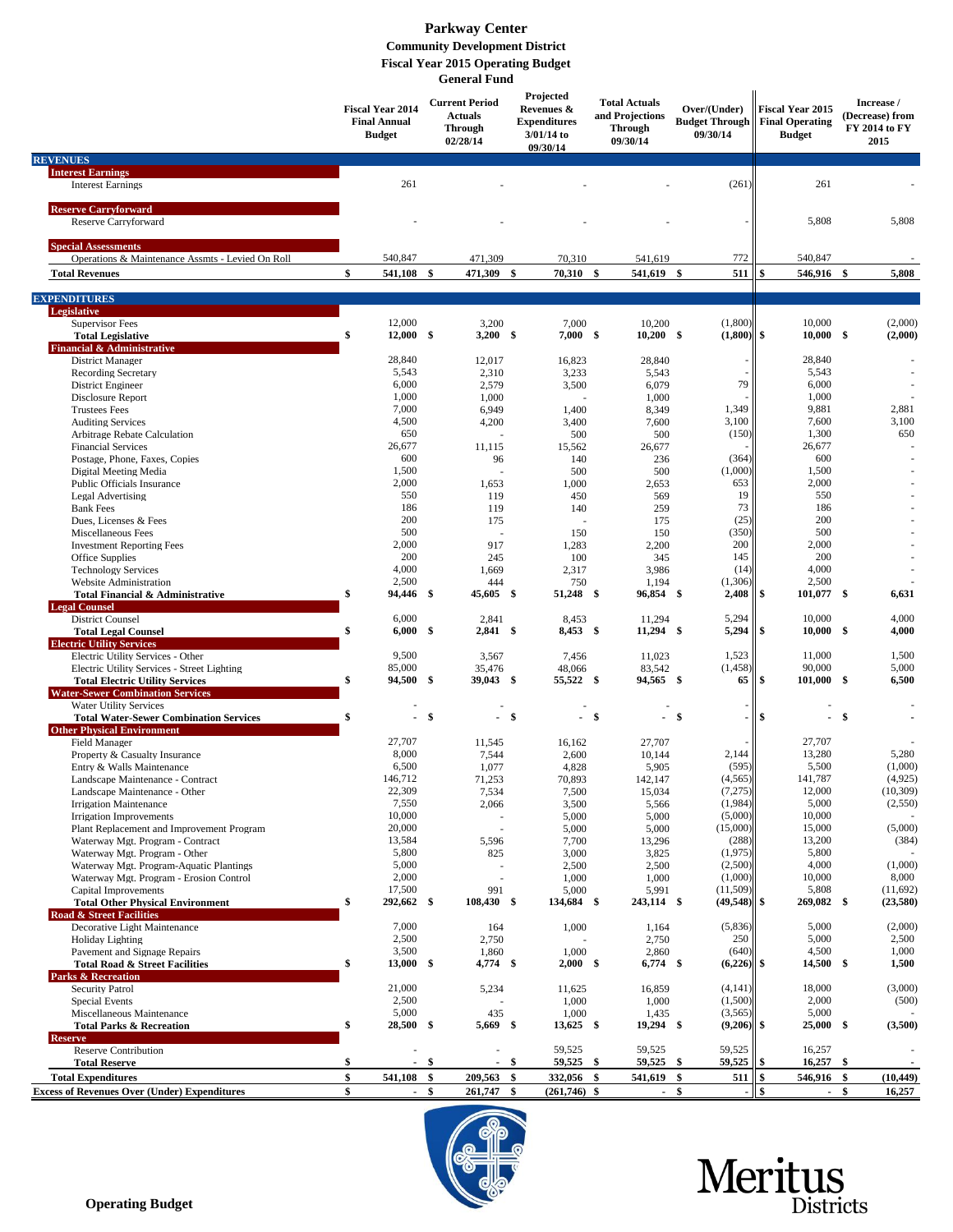## **Community Development District Parkway Center**



## **Fiscal Year 2014 Annual Operating Budget Comparative Analysis**



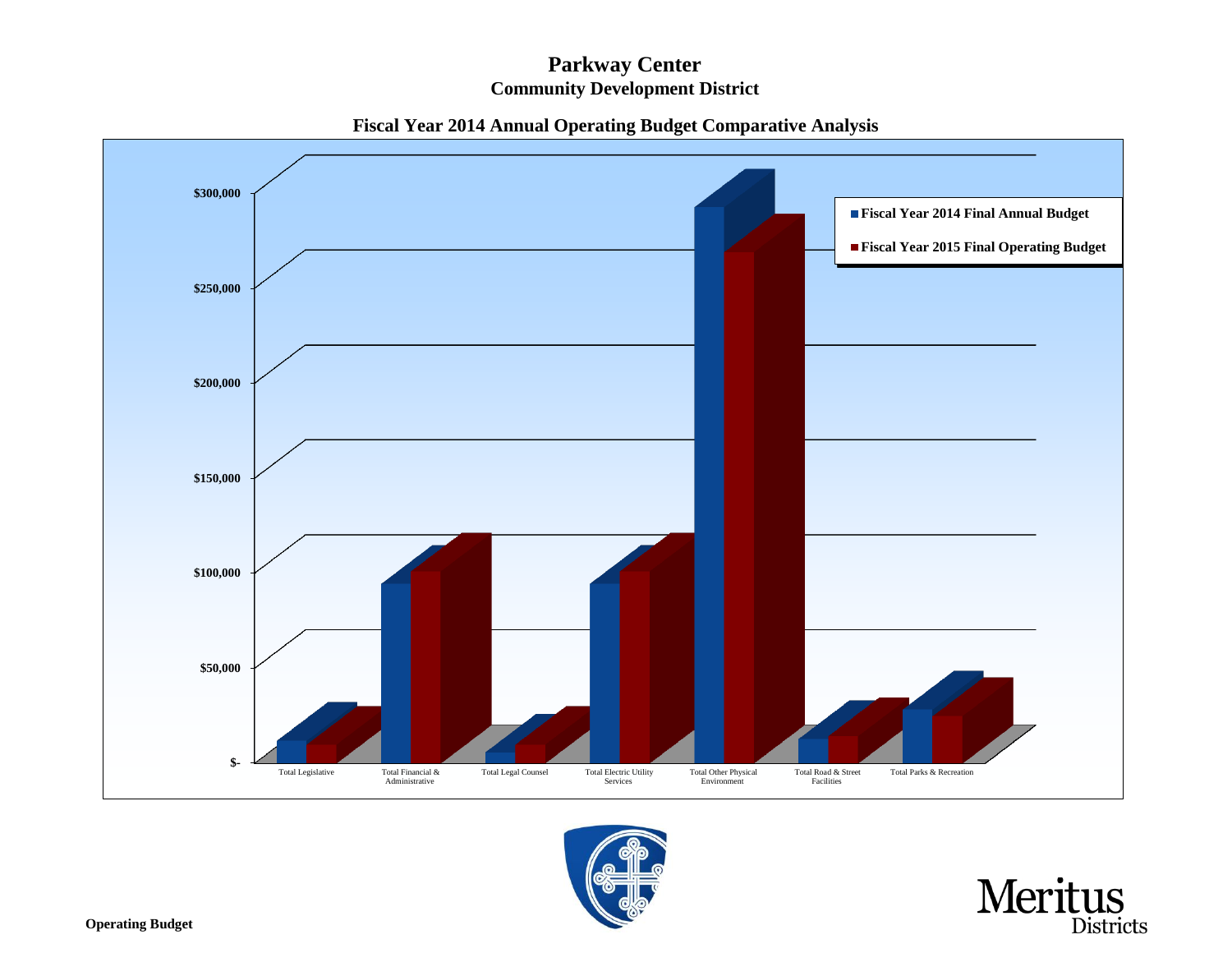### **Fiscal Year 2015 Operating Budget Descriptions General Fund 001**

#### **Legislative Supervisor's Fees**

The amount paid to each Supervisor for the time devoted to the District business and monthly meetings. The amount permitted is \$200.00 per meeting for each member of the Board.

#### **Financial & Administrative District Manager**

The District retains the services of a consulting manager, who is responsible for the daily administration of the District's business, including any and all financial work related to the Bond Funds and Operating Funds of the District, and preparation of the minutes of the Board of Supervisors. In addition, the District Manager prepares the Annual Budget(s), implements all policies of the Board of Supervisors, and attends all meetings of the Board of Supervisors.

#### **Recording Secretary**

As part of the consulting managers contract, the District retains a Recording Secretary to prepare and record the minutes of the official district records of proceeding.

#### **District Engineer**

Requirements for legal services are estimated annual expenditures on as needed basis and also cover such items as attendance at scheduled meetings of the Board of Supervisor's, contract preparation and review, etc.

#### **Disclosure Report**

This is required of the District as part of the bond indentures.

#### **Trustees Fees**

This is required of the District as part of the bond indentures.

#### **Auditing Services**

The District is required to annually undertake an independent examination of its books, records and accounting procedures. This audit is conducted pursuant to State Law and the Rules of the Auditor General.

#### **Arbitrage Rebate Calculation**

This is required of the District as part of the bond indentures.

#### **Financial Services**

As part of the consulting managers contract, the District retains Financial Services to process invoices, tax-roll preparation and record the District's transactions in compliance with governmental accounting standards.

#### **Travel Per Diem**

This applies at the current rate of mileage reimbursement for official District business.

#### **Postage, Phone, Fax, Copies**

Cost of materials and service to produce agendas and conduct day-to-day business of the District.

#### **Rentals & Leases**

This is required of the District to store its official records.

#### **Public Officials Insurance**

The District carries Public Officials Liability in the amount of \$1,000,000.

#### **Legal Advertising**

This is required to conduct the official business of the District in accordance with the Sunshine Law and other advertisement requirements as indicated by the Florida Statutes.



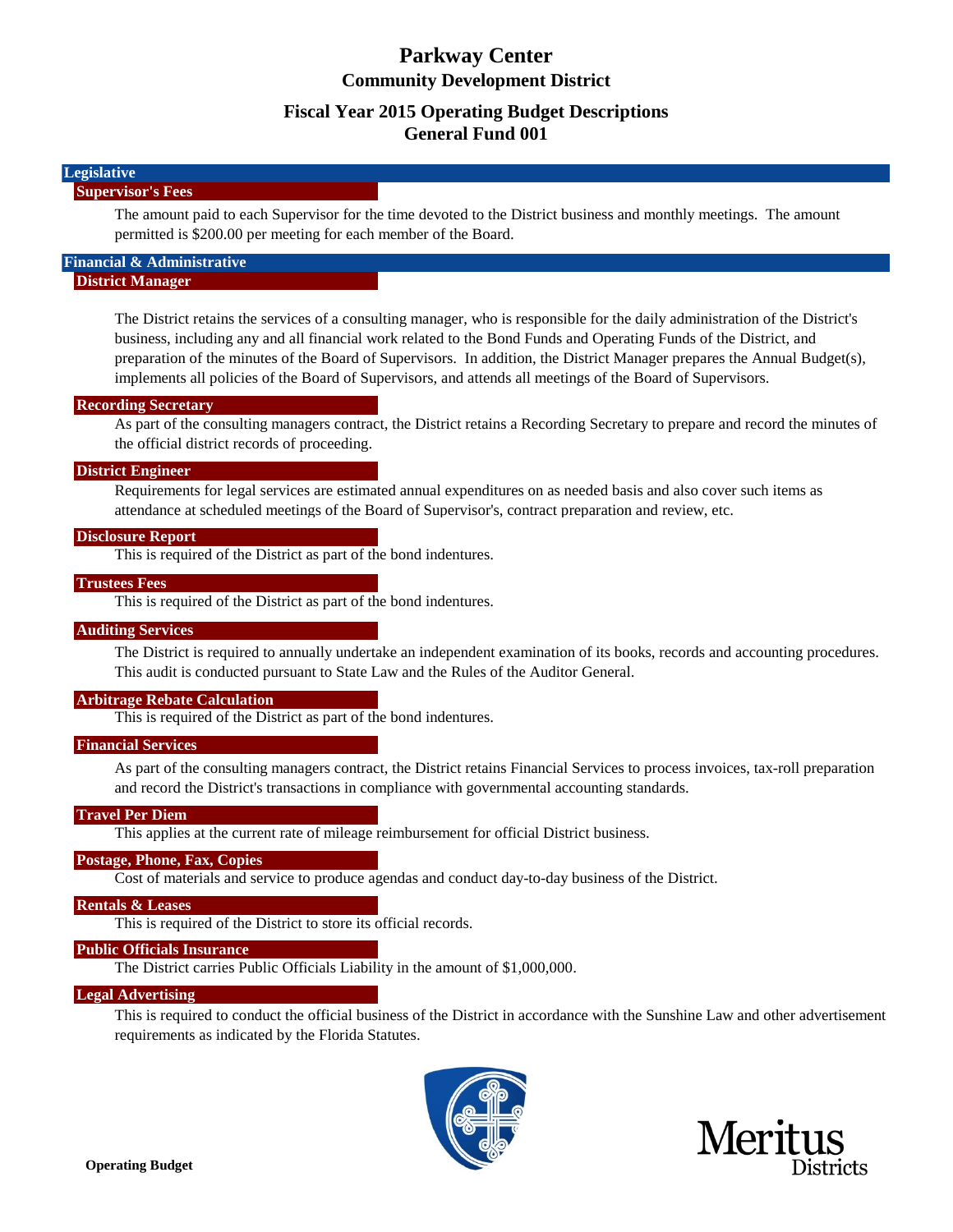### **Fiscal Year 2015 Operating Budget Descriptions General Fund 001**

#### **Bank Fees**

The District operates a checking account for expenditures and receipts.

#### **Dues, Licenses & Fees**

The District is required to file with the County and State each year.

#### **Miscellaneous Fees**

To provide for unbudgeted administrative expenses.

#### **Investment Reporting Fees**

This is to provide an investment report to the District on a quarterly basis.

#### **Office Supplies**

Cost of daily supplies required by the District to facilitate operations.

#### **Technology Services**

This is to upgrade and keep current the operating components to comply with new governmental accounting standards along with basic website maintenance.

#### **Website Administration**

This is for maintenance and administration of the Districts official website.

#### **Capital Outlay**

This is to purchase new equipment as required.

#### **Legal Counsel**

#### **District Counsel**

Requirements for legal services are estimated annual expenditures on an as needed basis and also cover such items as attendance at scheduled meetings of the Board of Supervisor's, contract preparation and review, etc.

## **Electric Utility Services**

#### **Electric Utility Services**

This item is for street lights, pool, recreation facility and other common element electricity needs.

#### **Water-Sewer Combination Services**

#### **Water Utility Services**

This item is for service to satisfy common element water needs.

### **Other Physical Environment**

#### **Field Manager**

As an anticipated addendum to the consulting managers contract, the District will retain the services of a Field Manager. The Field Manager is responsible for the day-to-day field operations. These responsibilities include, but are not limited to, preparing and bidding of services and commodities, contract administration, hiring and maintaining qualified personnel, preparation of and implementation of operating schedules and policies, insuring compliance with all operating permits, prepare and implement field operating budgets, provide information/education to public regarding District programs. The fee for this service is reviewed annually.

#### **Property & Casualty Insurance**

The District carries \$1,000,000 in general liability and also has sovereign immunity.

#### **Entry & Walls Maintenance**

This item is for maintaining the main entry feature and other common area walls.



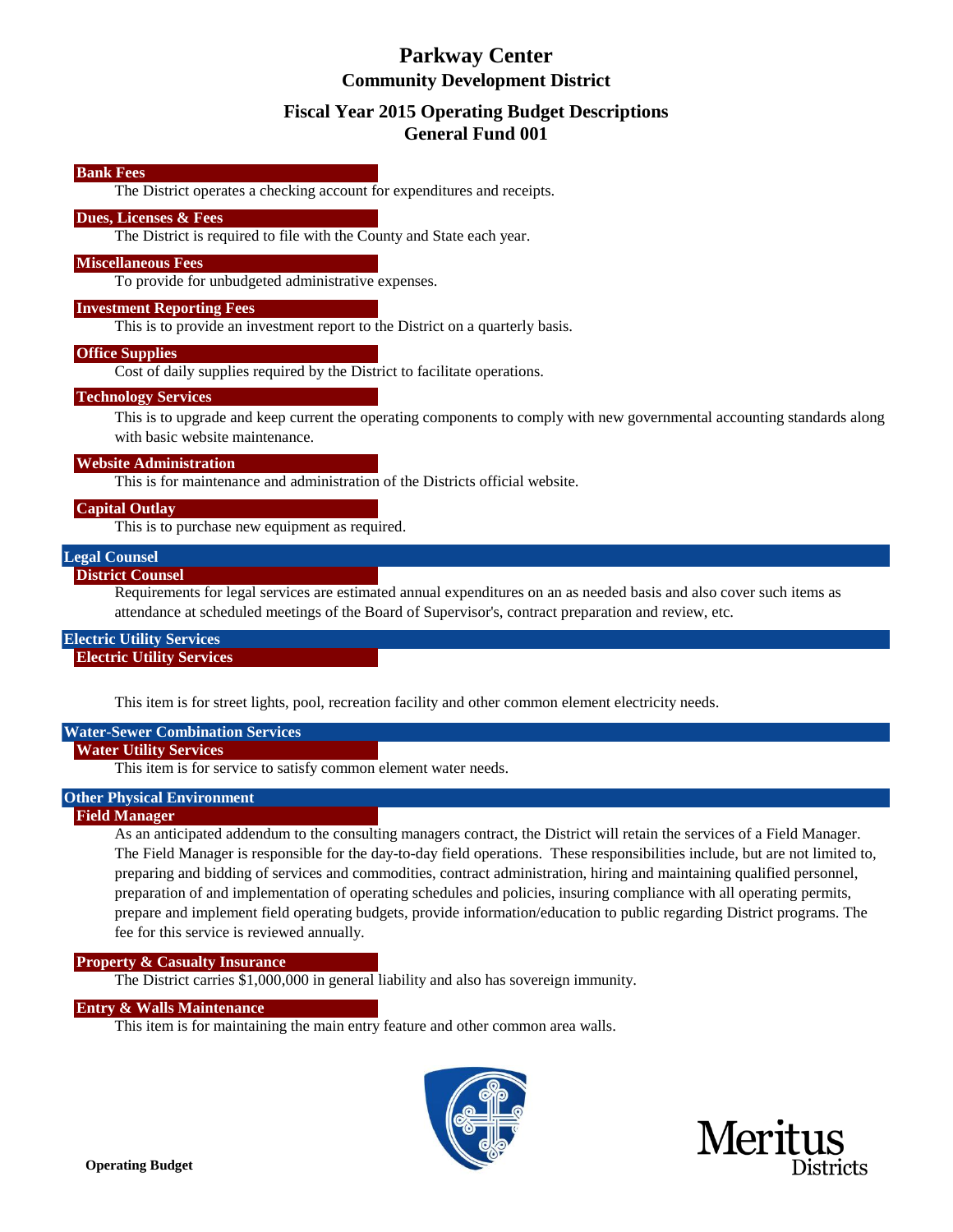### **Fiscal Year 2015 Operating Budget Descriptions General Fund 001**

#### **Landscape Maintenance - Contract**

The District contracts with a professional landscape firm to provide service through a public bid process. This fee does not include replacement material or irrigation repairs.

#### **Landscape Maintenance - Other**

Landscape fees that do not fall within the scope of services covered under the landscape contract.

#### **Miscellaneous Maintenance**

To provide for unbudgeted repairs and maintenance.

#### **Irrigation Maintenance**

Repairs necessary for everyday operation of the irrigation system to ensure its effectiveness.

#### **Plant Replacement Program**

This item is for landscape items that may need to be replaced during the year.

#### **Waterway Mgt Program - Contract**

This item is for the contract that maintains the multiple waterways that compose the District's waterway management system and aids in controlling nuisance vegetation that may otherwise restrict the flow of water.

#### **Waterway Mgt Program - Other**

This category is for the unforeseen items that are not under contract to maintain the multiple waterways in the District.

#### **Waterway Mgt Program - Erosion Control**

This category is for the erosion issues that are not under contract that may occur along the banks of the multiple waterways in the District.

#### **Capital Improvements**

This item provides for capital improvements relating to the District's physical environment.

#### **Road & Street Facilities Decorative Light Maintenance**

This item provides for maintenance and repairs of the street lights and decorative lighting throughout the District.

#### **Pavement and Signage Repairs**

This item provides for maintenance and repairs of the signage throughout the District.

#### **Street Sweeping**

This item provides for cleaning of the District roadways.

#### **Parks & Recreation**

#### **Security Patrol**

This item is for the contractual service of the Sheriffs office or a private vendor to provide random patrols of the District assets and the community as a whole.

#### **Capital Improvements**

This item provides for capital improvements relating to the District's parks and recreational areas.



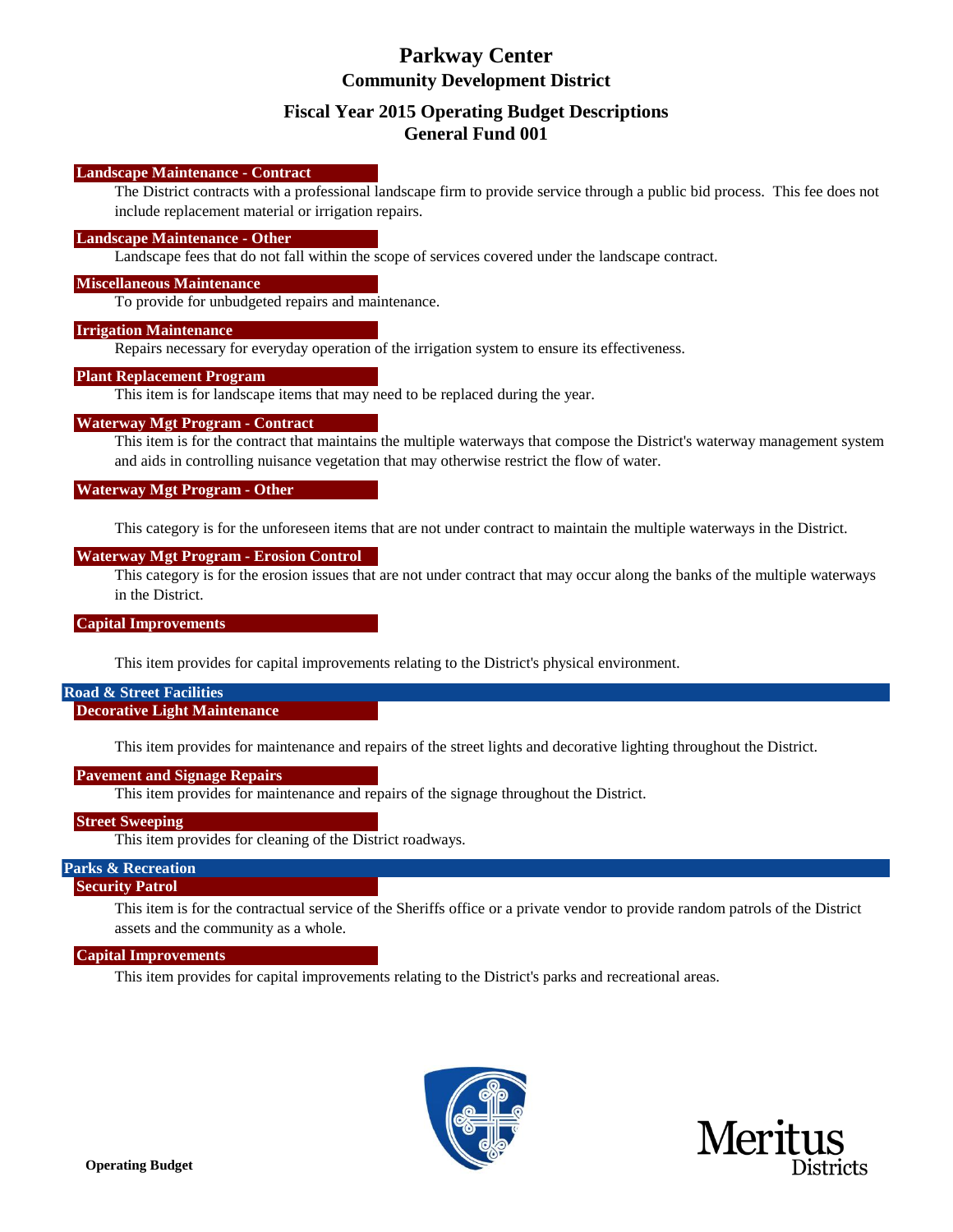## **Parkway Center Community Development District Fiscal Year 2015 Operating Budget Debt Service Fund Series Long Term Bonds**  $\mathbf{u}$

|                                                                        | <b>Fiscal Year 2015</b><br><b>Debt Service</b> |  |  |  |  |
|------------------------------------------------------------------------|------------------------------------------------|--|--|--|--|
| <b>REVENUES</b>                                                        |                                                |  |  |  |  |
| Debt Service Special Assessments - Levied On Roll                      | 672,884                                        |  |  |  |  |
| <b>Total Revenues</b>                                                  | \$<br>672,884                                  |  |  |  |  |
| <b>EXPENDITURES</b>                                                    |                                                |  |  |  |  |
| Series 2008 Bond May 1 Principal Payment                               | 80,000                                         |  |  |  |  |
| Series 2008 Bond May 1 Interest Payment                                | 47,081                                         |  |  |  |  |
| Series 2008 Bond Nov. 1 Interest Payment                               | 45,417                                         |  |  |  |  |
| Series 2004A Bond May 1 Principal Payment                              | 150,000                                        |  |  |  |  |
| Series 2004A Bond May 1 Interest Payment                               | 177,489                                        |  |  |  |  |
| Series 2004A Bond Nov. 1 Interest Payment                              | 172,896                                        |  |  |  |  |
| <b>Total Expenditures</b>                                              | \$<br>672,884                                  |  |  |  |  |
| <b>Excess of Revenues Over Expenditures</b>                            | \$                                             |  |  |  |  |
| ANALYSIS OF BONDS OUTSTANDING                                          |                                                |  |  |  |  |
| Series 2008 Maturity Date:                                             | May 1, 2031                                    |  |  |  |  |
| Series 2008 Coupon Rate:                                               | 4.65%                                          |  |  |  |  |
| Series 2008 Bonds Outstanding - Period Ending 11/1/2014                | 2,025,000                                      |  |  |  |  |
| Principal Payment Applied Toward Series 2008 Bonds                     | 80,000                                         |  |  |  |  |
| Series 2008 Bonds Outstanding - Period Ending 11/1/2015 <sup>(1)</sup> | \$<br>1,945,000                                |  |  |  |  |
| Series 2004A Maturity Date:                                            | May 1, 2034                                    |  |  |  |  |
| Series 2004A Average Coupon Rate:                                      | 6.24%                                          |  |  |  |  |
| Series 2004A Bonds Outstanding - Period Ending 11/1/2014               | 5,690,000                                      |  |  |  |  |
| Principal Payment Applied Toward Series 2004A Bonds                    | 150,000                                        |  |  |  |  |
| Series 2004 Bonds Outstanding - Period Ending 11/1/2015 <sup>(1)</sup> | \$<br>5,540,000                                |  |  |  |  |

(1) Bonds outstanding value excludes the impact of lot prepayments made after the 11/1/2014 Bond Call.



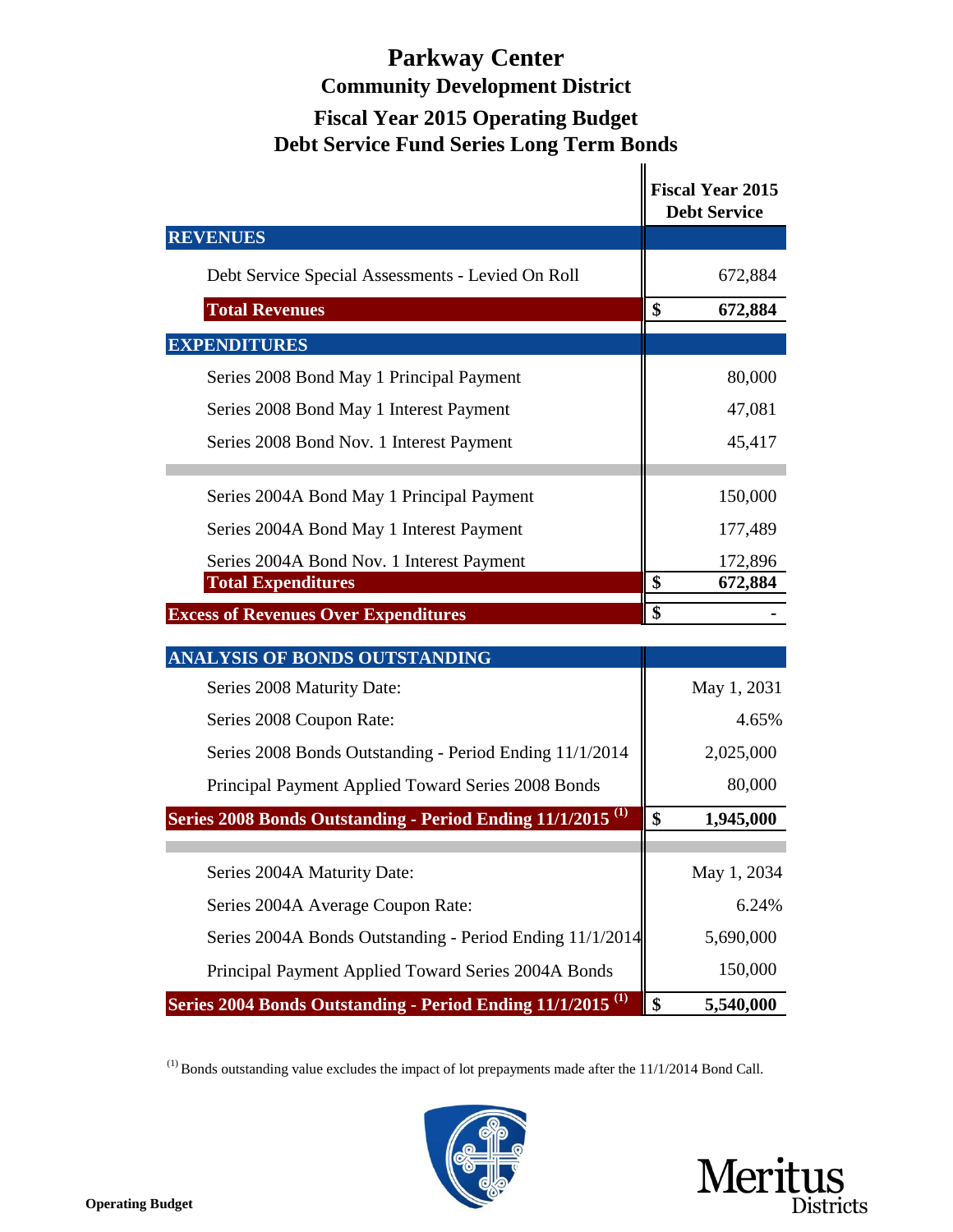## **Debt Service Fund Series 2004B Parkway Center Community Development District Fiscal Year 2015 Operating Budget**

|                                                    |                         | <b>Fiscal Year 2015</b><br><b>Debt Service</b> |  |  |  |  |  |
|----------------------------------------------------|-------------------------|------------------------------------------------|--|--|--|--|--|
| <b>REVENUES</b>                                    |                         |                                                |  |  |  |  |  |
| Debt Service Special Assessments - Levied Off-Roll |                         | 499,100                                        |  |  |  |  |  |
| <b>Total Revenues</b>                              | \$                      | 499,100                                        |  |  |  |  |  |
| <b>EXPENDITURES</b>                                |                         |                                                |  |  |  |  |  |
| Series 2004B Bond May 1 Interest Payment           |                         | 249,550                                        |  |  |  |  |  |
| Series 2004B Bond Nov. 1 Interest Payment          |                         | 249,550                                        |  |  |  |  |  |
| <b>Total Expenditures</b>                          | $\overline{\mathbf{s}}$ | 499,100                                        |  |  |  |  |  |
| <b>Excess of Revenues Over Expenditures</b>        | $\overline{\$}$         |                                                |  |  |  |  |  |
| ANALYSIS OF BONDS OUTSTANDING                      |                         |                                                |  |  |  |  |  |
| <b>Bonds Outstanding:</b>                          |                         | 7,130,000                                      |  |  |  |  |  |
| Coupon:                                            |                         | 7.000%                                         |  |  |  |  |  |
| <b>Maturity Date:</b>                              |                         | May 1, 2023                                    |  |  |  |  |  |
|                                                    |                         |                                                |  |  |  |  |  |